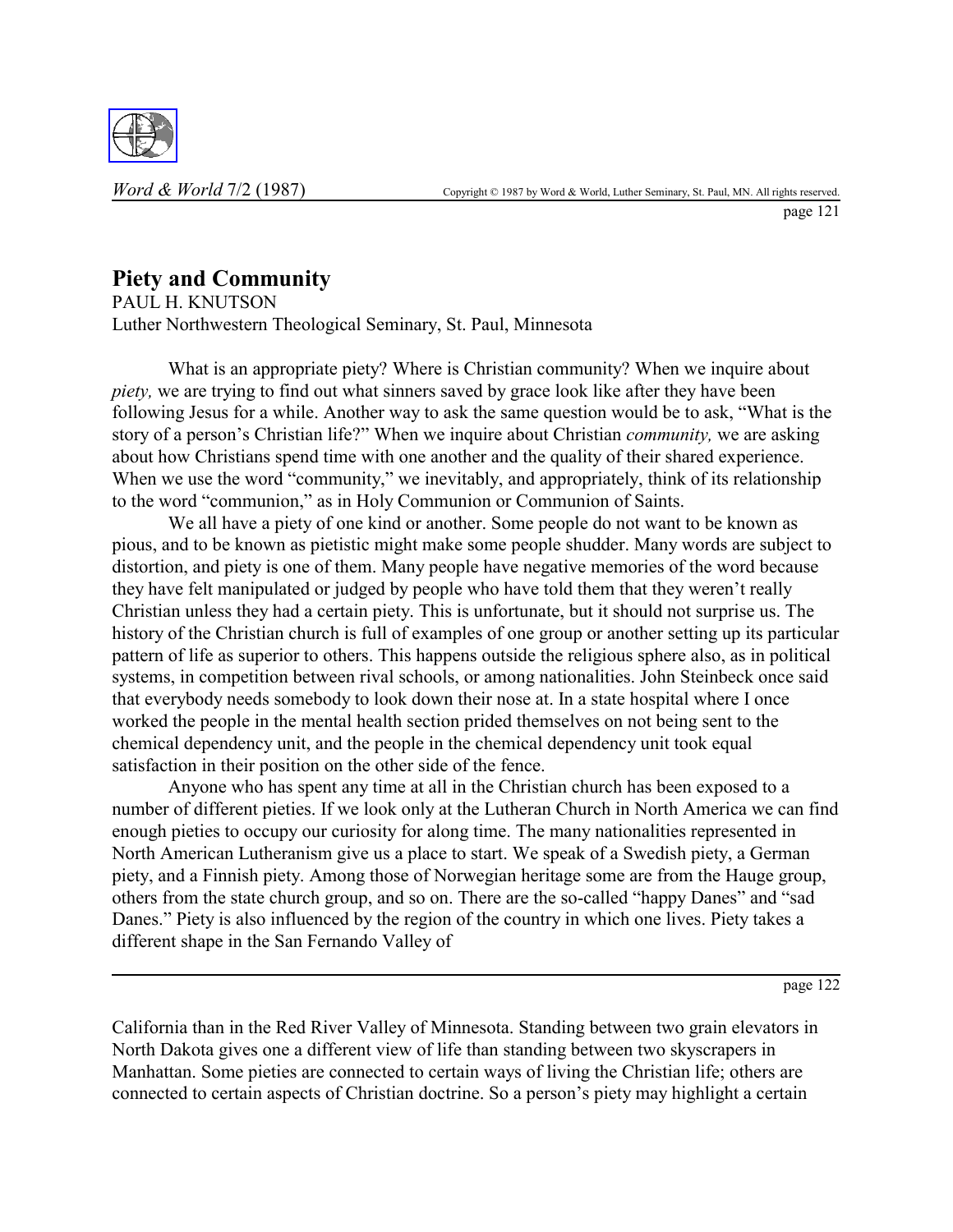theological or confessional emphasis, the gifts of the Spirit, or a certain interpretation of the Scriptures.

There are also diverse forms of community within the church. One congregation may have elaborate ceremonial in weekly worship. Another may have a simple order of service where the minister wears street clothes. One congregation may be accustomed to hearing Bach preludes on a pipe organ; another breaks into the clapping of hands to the beat of a guitar and synthesizer. Some worship in a celebrative atmosphere, while others have a more penitential mood. Some congregations have grape juice for communion, others have beer at church picnics, and some will have neither. For some people the regular association with other Christians is so important that they go to church as often as they can and are active in organizations which enable them to spend time with other Christians during the week. Others are more reserved and are embarrassed by too much friendliness in the narthex or the sharing of the peace in the service of Holy Communion.

As we look around the church at large, we see many expressions of piety and community. There are liturgical pieties, monastic spiritualities, evangelical fellowships, secular pieties, third world pieties, and pieties related to social justice, retreats, meditation, prayer groups, drama, academic institutions, evangelism, and so on.

Which of these is most correct, or which is most Christ-like? Do we need to make a choice? I think not. We need to recognize that throughout the history of the Christian church, beginning with the New Testament, there has been a variety of expressions of the Christian life. The apostle Paul said it was a small thing if he should be judged by others or by any human court (1 Cor 4:3). He said he did not even judge himself, because it is the Lord who does the judging. We are not called to be judges over each other's piety or community. It is a pleasure to spend time with friends who don't clutter their minds with judgments of other people. There are about as many different expressions of piety and community as there are types of people in the church. These differences usually have nothing to do with whether or not one is a Christian, but reflect differences in temperament, personality, taste, or experience. Some people like guitars better than organs; some people like religious bumper stickers; and some people are more gregarious than others.

One of the most helpful books on this subject is by Richard J. Foster, *Celebration of Discipline: The Paths to Spiritual Growth* (San Francisco: Harper & Row, 1978). Mr. Foster, a Quaker, shows how Christian discipline ranges all the way from the inward to the outward to the corporate. Foster emphasizes that the Christian faith is for ordinary people and that there is a variety of ways in which we live out our Christian lives and maintain contact with God. This reminds me of the 11th step of the Alcoholics Anonymous program which says that we seek through prayer and meditation to improve our conscious contact with God. If

page 123

we bring these ideas into the discussion of Christian piety and community, it would mean that we could share the same goals of growing in the faith, becoming more Christ-like, becoming more aware of the presence of God in our everyday lives, without having to insist that all must be done in exactly the same way by every believer.

There are probably not too many people who think that the Christian life must be lived the same way by every believer. But the great diversity can sometimes cause confusion, especially to people on the outside who are trying to understand us. Are there any general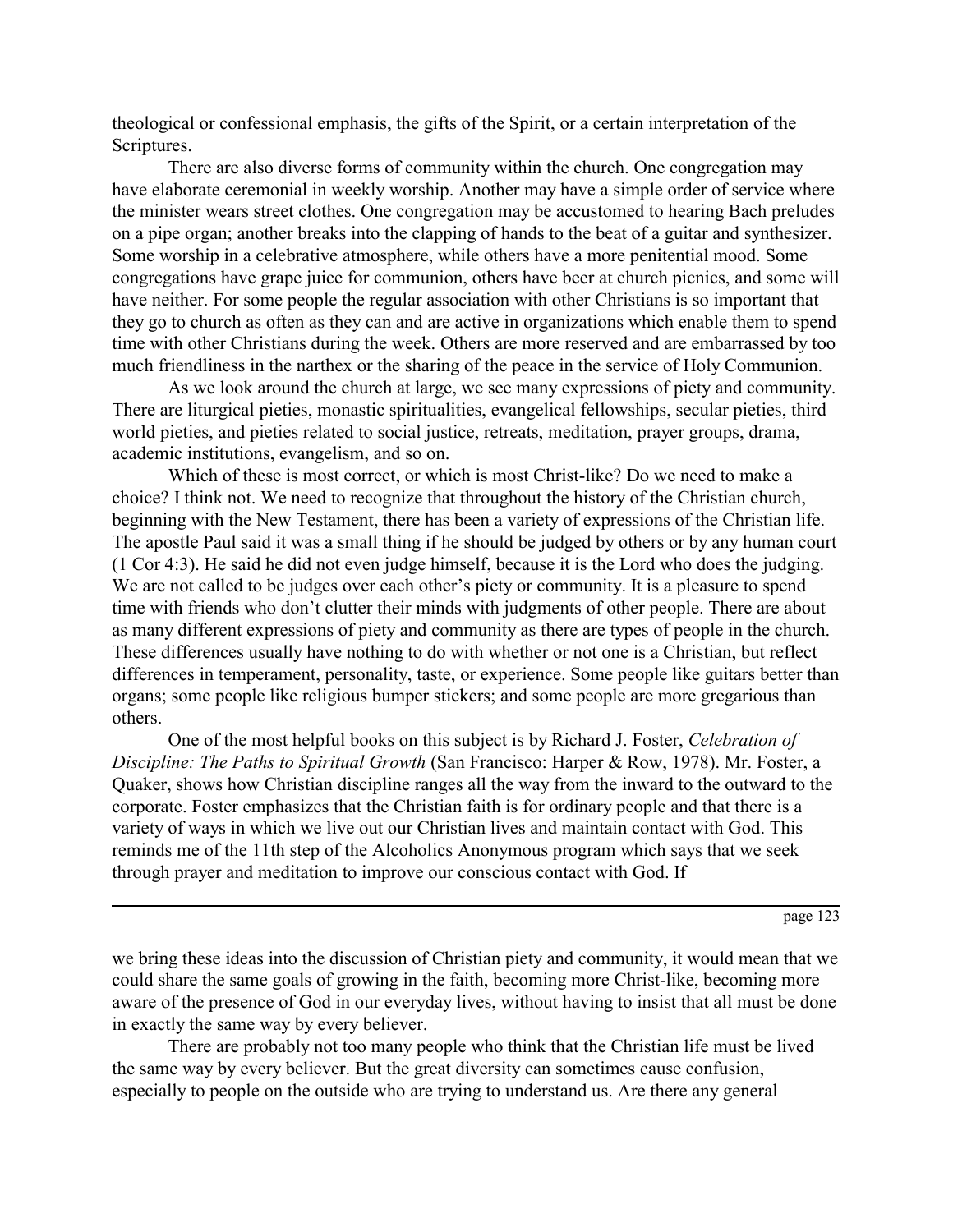guidelines we can use to bring some unity within the diversity? We know there is always going to be diversity, but does that mean it is impossible to say anything about what a Christian community should look like? I don't think so.

The seventh article of the Augsburg Confession says that for the true unity of the church it is enough to agree concerning the teaching of the gospel and the administration of the sacraments. It is not necessary, it continues, that human traditions or rites or ceremonies should be everywhere alike. This article of the Augsburg Confession may be the source of some of the confusion caused by the variety of communities and pieties within the Lutheran Church. But Word and Sacrament could just as well provide common ground upon which we can walk, a theme around which we express our unity as Christians while retaining our individual, local, and regional uniquenesses. A Word and Sacrament piety may not only be the best way to understand ourselves as Christians, but may also be one of the most helpful contributions Lutherans can offer to the larger ecumenical church. Word and Sacrament is a common theme in many Christian churches, but Lutherans have been living with and trying to keep these in balance for over four centuries.

A Lutheran congregation is a Word and Sacrament community. Is it not appropriate then to say also that the central piety of Lutherans throughout history has been a Word and Sacrament piety? We honor, love, and study the Word, but we have not separated the Scriptures from the church. We have insisted that the Word must be interpreted in the community of faith rather than in a closet. This community of faith is where the Word is preached and the sacraments administered. We are a liturgical church, and have retained an understanding of the sacraments which emphasizes mystery and the contemporary presence of Christ in the sacramental events, without losing our emphasis on preaching and study of the Bible. We have maintained a balance between Word and Sacrament about as well as could be expected among any group. We have kept the Word alive, and we have kept the sacraments close to the Word.

Word and Sacrament piety may present difficulties for some, especially if these words are connected only with doctrinal discussions or theological studies. It may help to remember that the emphasis on Word and Sacrament originated among some 16th century Christians who were trying to define what it means to be a Christian and to live the Christian life. If we have to lighten our load in order to follow Jesus, are not Word and Sacrament the essentials we would keep for the journey?

The Scriptures introduce us to the Word become flesh, Jesus. The Bible tells us who created the world, who we are, what life is all about, and where we are going. It is where we are introduced to the sacraments. Then the sacraments administered through the church keep us from becoming nostalgic, sentimental, or isolated in our faith. When we go to the community of faith, we meet God who created the world, restored it through Jesus Christ, and is alive among us today. We receive new life through Baptism and have our lives sustained and joined to others through Holy Communion. Why do we keep adding rules about piety and community? Perhaps we are doing what Luther accused the monasteries of doing in his day—inventing spiritualities.

Word and Sacrament piety lived in a Word and Sacrament community gives us a solid foundation and ample room to grow. Word and Sacrament connects us to the source of life and gives us more energy and vision than we will be able to exhaust in a lifetime on this earth. Let it